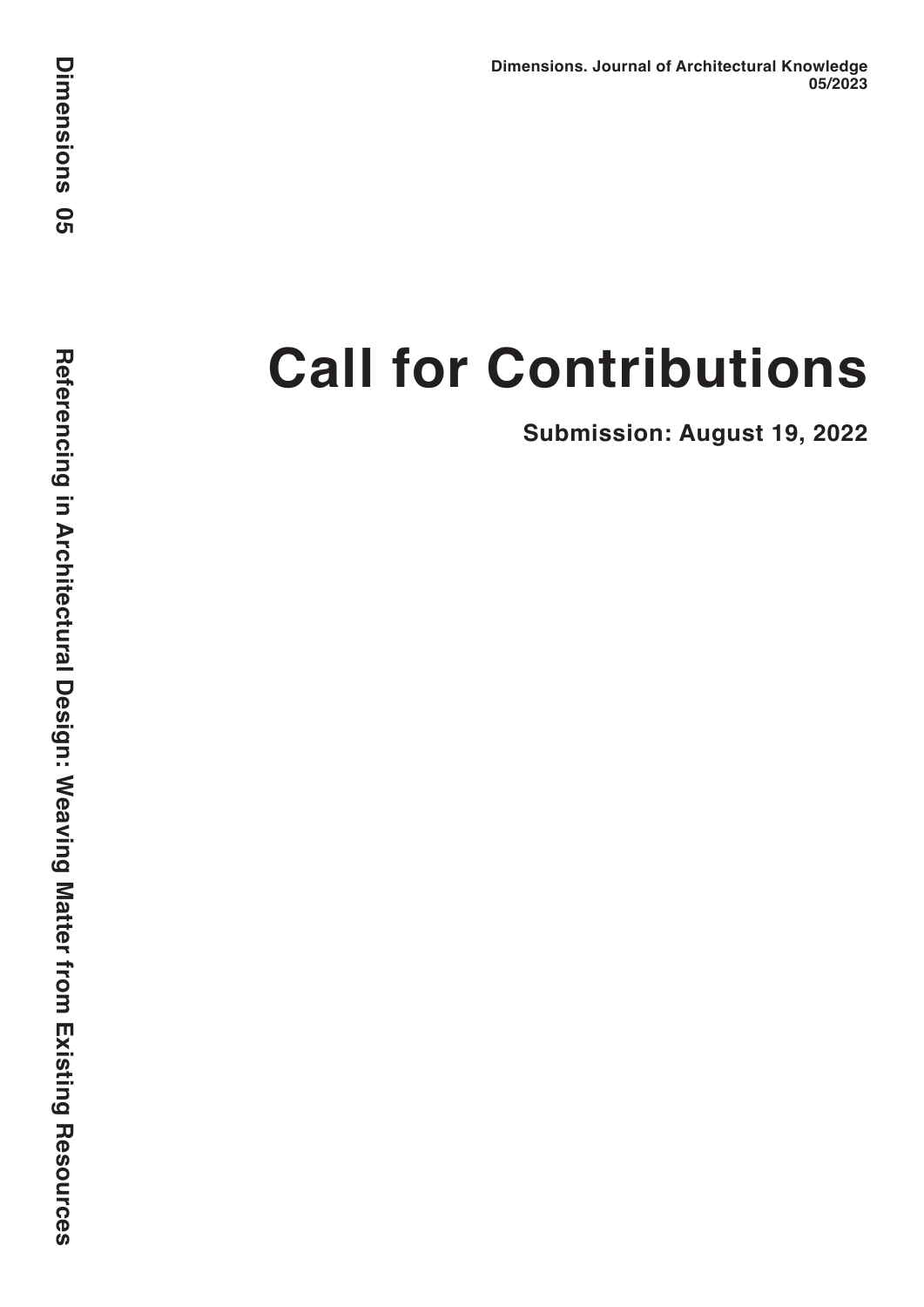How do architects make use of existing knowledge when designing? And how do they make such efforts traceable? Are there specific methods or even best practice examples? How do architects position their designs in the discipline's material discourse? How do they understand and communicate their position in the cultural and natural landscape they inscribe themselves into through their designs?

If we understand a work of design as an original contribution to knowledge, how is its originality and its contribution accounted for? How could genuine archival practices in architectural design look like?

#### **Current Developments within the Discipline of Architecture**

Such questions have gained relevance and potency since the turn of the millennium as the discipline of architecture has been forced to reflect on its practices and its role, both within the academic realm and in society. Whereas the aim of establishing architecture as a research-based discipline – pushed forward by educational reforms across the globe – has strongly affected the academic realm, an increased awareness of the scarcity of material and natural resources is about to shake the discipline's practical foundation. These two waves of transformation have complemented questions of »how« with questions of »why« as architects are increasingly expected to account for the environmental and societal relevance and contribution of their projects. They have to explain design decisions, provide reasons and rationales, which in turn implies a certain coherence and rigor in their processes.

In all of this, the practice of referencing plays an important role. Methods of referencing are currently gravitating towards the center of the architectural discourse and start to become a subject of analysis in works of both scholarship on design and design as scholarship. During the last ten to fifteen years, architects, design researchers as well as social scientists and historians have begun to reflect on how references are used in and through design practice in order to knit existing fragments of knowledge together with design problems at hand to construct sound material arguments.

#### **The Nature and Use of References**

References are different to quotations / citations and different to metaphors. A quotation / citation is faithful to the original as it directly applies and continues the voice of its author. Quotations / citations can thus appear as copy-and-paste practice when not adequately integrated into the work at hand. Metaphors condense and simplify the originals they relate to. In architectural design, they sometimes end up as hollow images that refer to their material sources in superficial ways, obscuring the ways the sources were used. References instead transform and adapt originals in a conscious and traceable manner. Operating on the level of meaning (rather than form) they refer to source material in analytical ways, as they extract, deploy and transform the know-how folded into the source to weave new matter. The process by which this is done, the thoughts and practices that shape this process is what we are seeking reflections on.

If we consider architectural design as an epistemic culture in its own right, we should understand referencing beyond the ways in which the humanities, social and natural sciences define and use it. Existing buildings, drafts, art pieces or stage sets, forms of materiality, the physical context, methodologies (of architects, artists, natural or social scientists), philosophical concepts, social theories, movies, novels or poems are all examples of potential references. However, not all references are good references. Making use of references in design is about choosing the *vright* reference as much as it is about deploying the latter. Which reference facilitates meaningful ways of opening up a problem field – and how?

Against this background, we are calling for papers and visual contributions that expand and sharpen the notion of referencing in architectural design. We invite theorists and practitioners to reflect on the large variety of types of references and methods of referencing that coexist within the diverse landscape of contemporary design practice. That is, we welcome proposals that elaborate on the issue from the inside (by reflecting on own procedures) as well as ethnographies and historical perspectives.

# **Schedule**<br>Release of Call

Deadline for Submissions Revision Period Corober 03 – October 24 Publication **April/May 2023** 

April 07, 2022<br>August 19, 2022 Peer-Review Period September 05 – September 30, 2022 Second Feedback Reviewers October 25 – November 04, 2022 Second Revision **November 07 – November 18, 2022**<br>Editorial Feedback **November 21 – December 16, 2022** November 21 – December 16, 2022